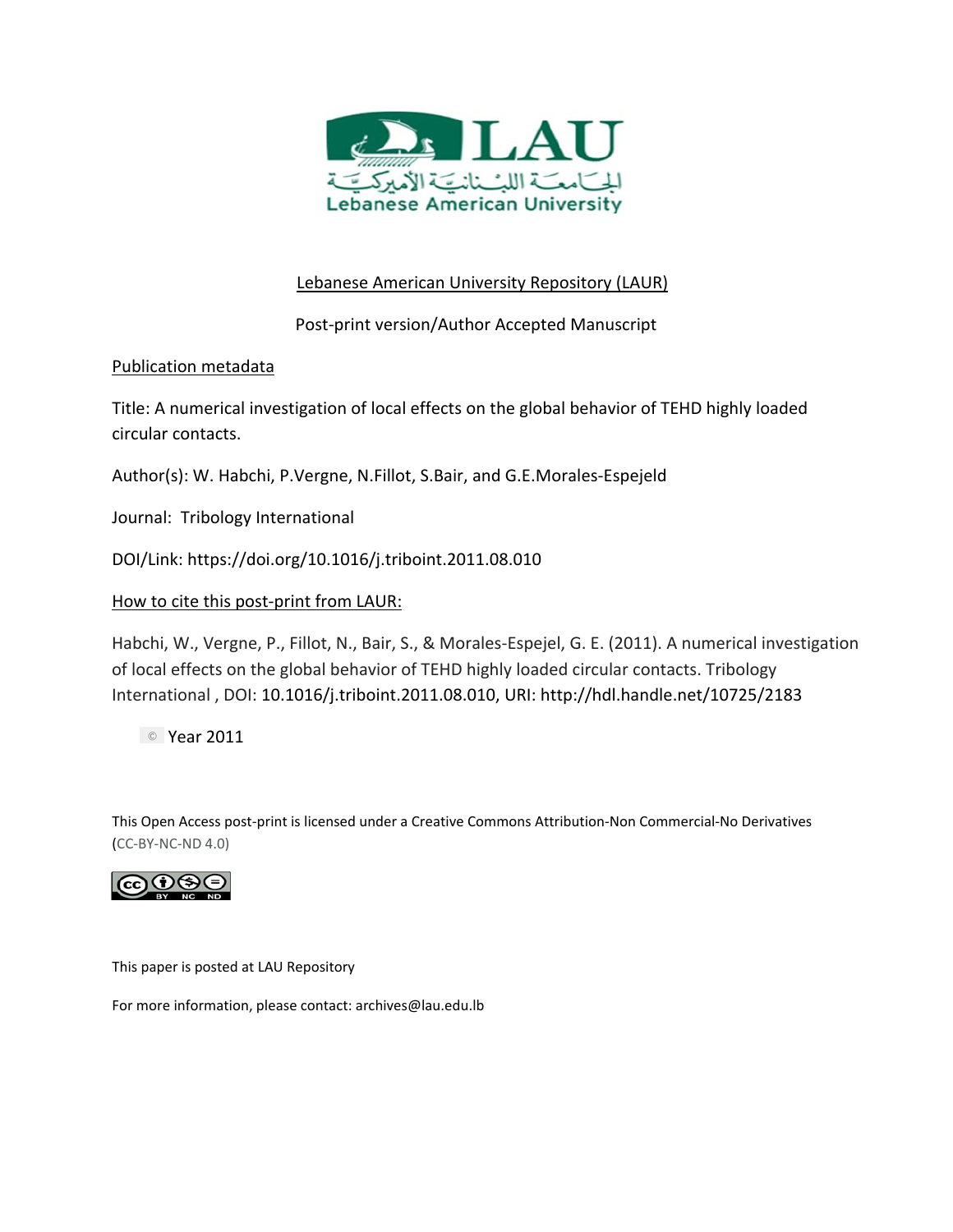# **A Numerical Investigation of Local Effects on the Global Behavior of TEHD Highly Loaded Circular Contacts**

W. Habchi<sup>1</sup>, P.Vergne<sup>2</sup>, N. Fillot<sup>2</sup>, S. Bair<sup>3</sup> and G. E. Morales-Espejel<sup>4</sup>

<sup>1</sup> Lebanese American University, Dep. of Ind. & Mech. Eng., Byblos, Lebanon <sup>2</sup> Université de Lyon, CNRS, INSA-Lyon, LaMCoS UMR5259, F-69621, France <sup>3</sup> G.W. Woodruff School of Mech. Eng., Centre for High Pressure Rheology, Georgia Institute of Technology, Atlanta, GA 30332-0405<br><sup>4</sup> SKF Engineering and Research Centre, Nieuwegein, The Netherlands

#### **Abstract**

This paper presents a numerical investigation of the local behavior of highly loaded thermal elastohydrodynamic contacts. The study is a continuation to a previous work of the authors where it was found that neglecting the dependence of lubricants' thermal properties on pressure and temperature leads to an underestimation of friction coefficients under high sliding regime. In this work, the local phenomena behind these observations are investigated. The results suggest that a redistribution of heat from the center of the contact towards the environment is taking place, leading to globally lower temperatures inside the contact, which leads to higher friction coefficients.

#### **1. Introduction**

Ever since the first theoretical studies in elastohydrodynamic lubrication (EHL), comparisons of friction coefficients and film thickness predictions with experiments showed an important gap. It quickly became clear that for an accurate prediction of film thickness and especially friction in EHL conjunctions, it is mandatory to thoroughly account for the complex rheological behavior of lubricants under the severe operating conditions encountered in EHD contacts. Yet, until now, out of simplicity, most numerical works in EHL still employ basic rheological models such as a modification of the Barus [\[1\]](#page-17-0) model or Roelands [\[2\]](#page-17-1) model for viscosity-pressure dependence, or the Dowson & Higginson compressibility model and a restricted form of the Ree-Eyring [\[3\]](#page-17-2) model for the shear-dependence of viscosity, even though there is a common agreement in the tribological community that these models fail to yield accurate predictions of film thickness and especially friction under mild or severe operating conditions. In addition, in most EHL studies which require a rheological component, the "non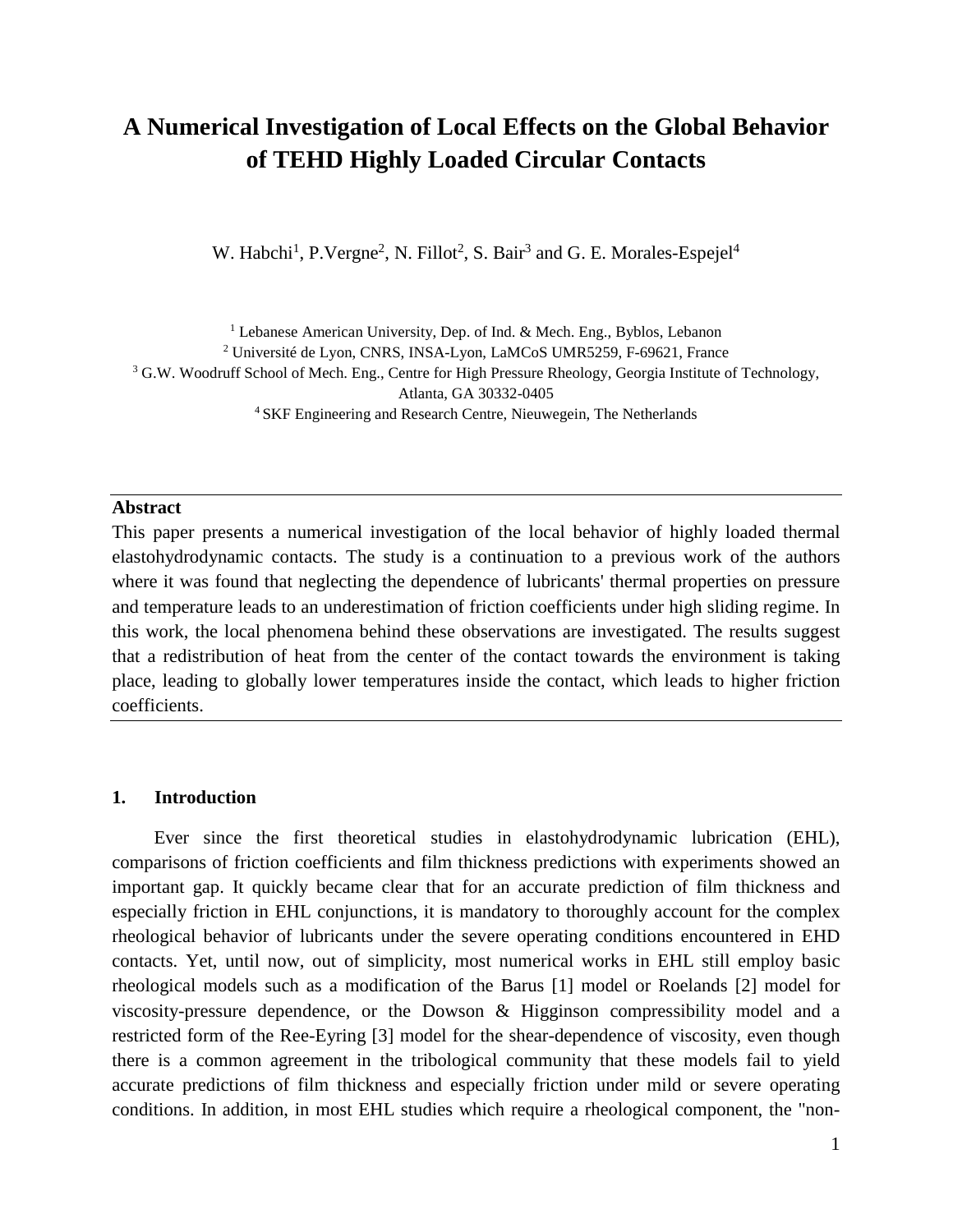Newtonian" part is chosen from a menu of models without regard for the behavior which can actually be supported by primary measurements or for which sound theory exists. Both shearthinning and a limit stress must be included in a high pressure simulation because both are aspects of shear response of liquids at very high shear stress [\[4\].](#page-17-3) The shear-thinning in simple liquids that can be described by a generalized Newtonian model is constitutive and results from molecular alignment, for example [\[5\].](#page-17-4) There is even good theory to predict the onset of shearthinning [\[6\].](#page-17-5) The limiting stress is not constitutive since it results from slip within the film [\[7\].](#page-17-6) It is a form of liquid failure. A complete description of the response of a shear-thinning liquid would require differences between the normal stresses [\[6\].](#page-17-5) That is to say, the molecular alignment which causes shear-thinning results in the principal shear stress axes not being aligned with the principal shear axes. Therefore the plane within the film experiencing the greatest shear stress cannot be along the boundary and slip occurs within the film. Experimental high-pressure flow visualization shows the slip directions of which there must be two because there are two directions for which the shear stress is maximum [\[7\].](#page-17-6)

Only recently, there has been a growing interest for including more realistic physically based rheological models [\[4\]](#page-17-3) [\[8\]](#page-17-7) in theoretical EHL predictions. For instance, in [\[9\]](#page-17-8) the authors employed a thermal EHL approach to compute film thicknesses and friction coefficients in EHD contacts using the measured thermophysical properties of a reference liquid. Comparisons with experiments showed an excellent agreement over the considered range of operating conditions. This study provided useful insight on the thermal behavior of EHD contacts. However, the considered range of contact pressures was relatively mild to draw general conclusions. Other works in which a wider range of operating conditions were considered (e.g. see [\[10\]](#page-18-0) and [\[11\]\)](#page-18-1) revealed that a full thermal analysis, including the pressure and temperature dependence of a lubricant's thermal properties, is necessary for an accurate prediction of film thickness and especially traction under severe operating conditions. Campos et al. [\[12\]](#page-18-2) were able to obtain a fairly good agreement with experiments by adjusting the viscosity and by incorporating the pressure-dependence of the lubricant's thermal conductivity into their model while ignoring any temperature dependence of the latter and assuming a constant specific heat. Yet, under high mean entrainment speeds and sliding velocities, some discrepancies were observed. These could be attributed, in part, to the fact that the full pressure-temperature dependence of thermal properties of the lubricant was not considered in the analysis. The importance of accounting for the full temperature-pressure dependence of the lubricant thermal properties was also highlighted by Sharif et al. [\[13\]](#page-18-3) [\[14\]](#page-18-4) who included this dependence into their model based on the experimental data in [\[15\]](#page-18-5) while also adjusting the viscosity. However, by adjusting the rheology, some of the thermal effects on friction may be incorrectly resolved. Recall that the sinh law originally came from viscous heating in capillary viscometers that was mistakenly attributed to thixotropy [\[16\].](#page-18-6)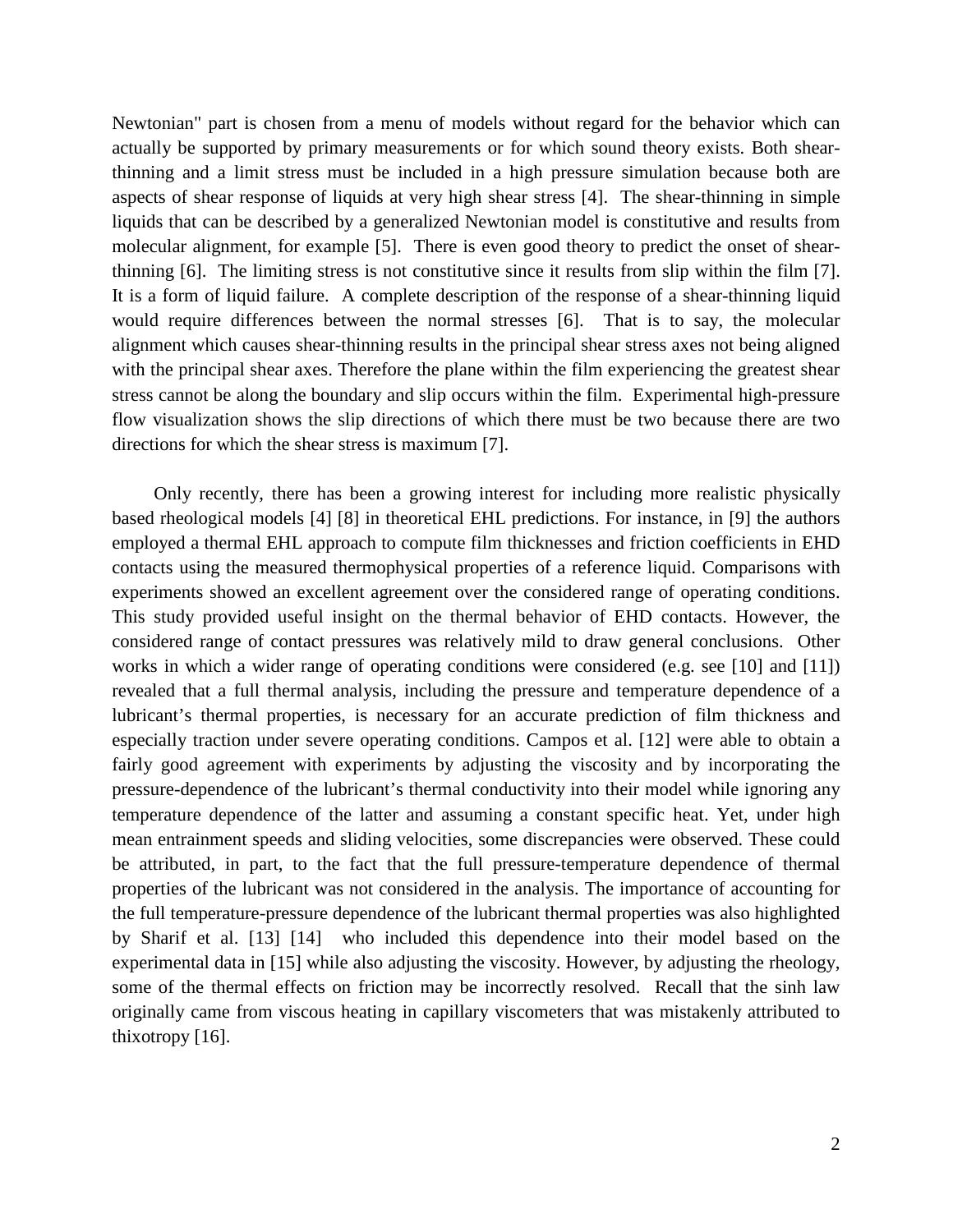The current study comes as a continuation to the work published in [\[11\]](#page-18-1) where the authors focused on the importance of accounting for the dependence of thermal properties of a lubricant on temperature and pressure in accurately predicting global contact parameters such as film thickness and friction in highly loaded EHD contacts. A typical mineral oil (Shell T9) was considered and the dependence of its transport properties on pressure and temperature was experimentally investigated. Appropriate analytical models were developed for these dependencies. The models were parameterized by primary measurements and included in a TEHL solver. The results suggested that neglecting the dependency of thermal properties on pressure and temperature has a negligible effect on film thickness under pure-rolling conditions. However, for traction calculation, neglecting this effect leads to an underestimation of friction coefficients compared to experiments. In this work, the authors propose a quantitative numerical investigation of the local phenomena behind these observations in order to reach a deeper understanding of the complex nature of the thermal elastohydrodynamic lubrication (TEHL) problem.

This work, like the previous paper, departs from the usual EHL simulation by employing measured transport properties including viscosity. Only the limiting stress was obtained from a contact measurement. Given the mounting importance of the reduction of mechanical loss in machinery to energy conservation and the attendant environment concerns, investigations which reveal the association of real liquid properties with friction must be greatly valued.

#### **2. Lubricant thermophysical properties**

The thermophysical properties of lubricant Shell T9 were discussed in detail in [\[11\].](#page-18-1) The variations of these properties with pressure, temperature and shear stress were measured and appropriate models were derived to represent these variations. The derived models are briefly recalled in the following. For further details, the interested reader is referred to [\[11\]](#page-18-1) and references therein. Subscripts 0 and *R* indicate, respectively, ambient pressure and temperature  $(p_0 = 0 \text{ and } T_0 = 30^{\circ} \text{C})$  and a reference state ( $p_R = 0$  and  $T_R = 25^{\circ} \text{C}$ ).

#### **2.1 Density**

The Murnaghan [\[17\]](#page-18-7) equation of state is used to model the density variation of lubricant Shell T9 with pressure and temperature:

$$
\rho = \frac{\rho_R}{1 + a_V (T - T_R)} \times \left( 1 + \frac{K_0'}{K_0} p \right)^{\frac{1}{K_0'}} \quad \text{with} \quad K_0 = K_{00} \exp(-\beta_K T) \tag{1}
$$

Where  $K'_0 = 10.545$ ,  $a_V = 7.734 \times 10^4$  K<sup>-1</sup>,  $K_{00} = 9.234$  GPa,  $\rho_R = 875$  Kg/m<sup>3</sup> and  $\beta_K = 6.090 \times 10^{-3} \text{ K}^{-1}$  were obtained from experimental measurement.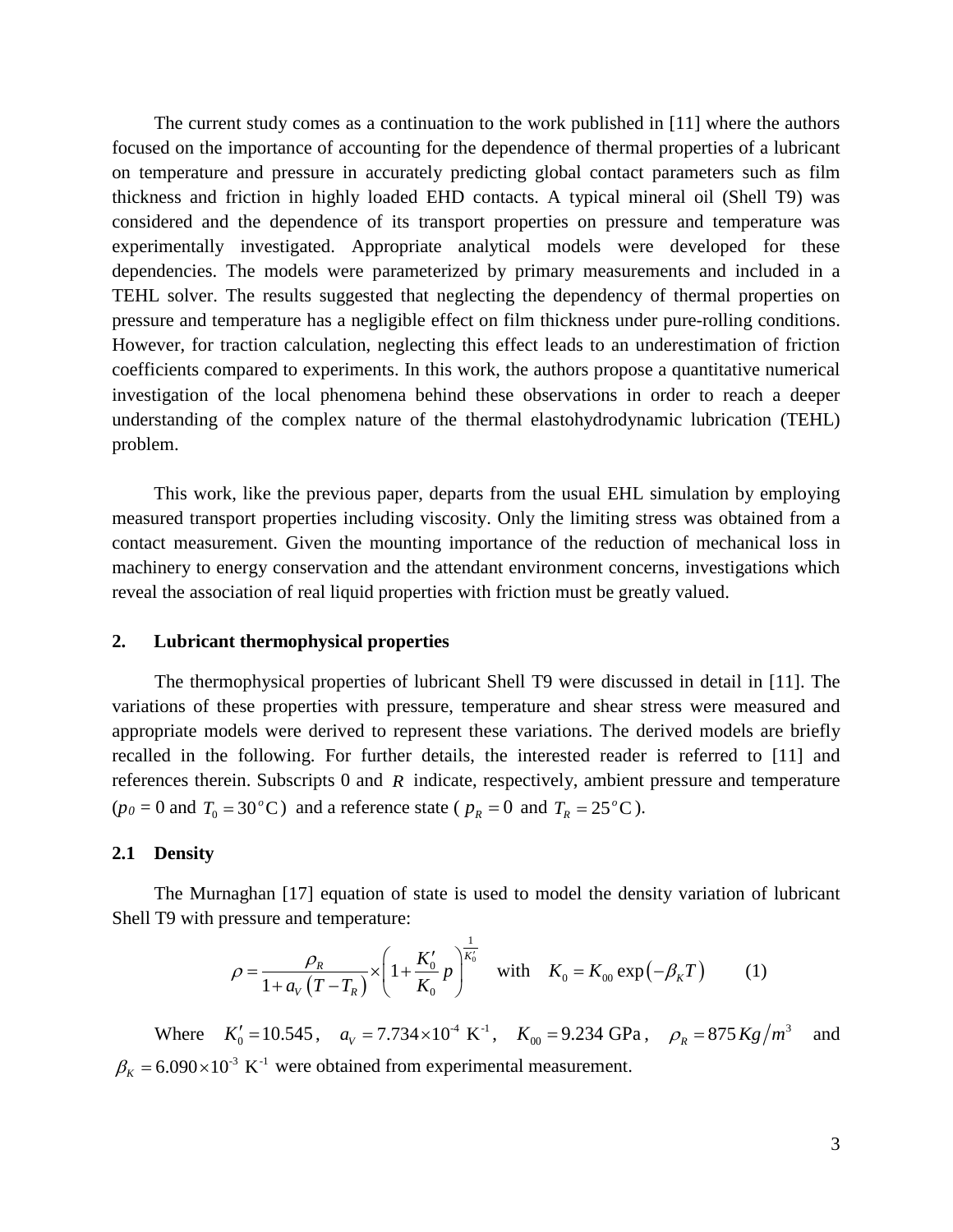#### **2.2 Viscosity**

A Vogel-like model with a thermodynamic scaling parameter is used to represent the pressure and temperature dependence of the viscosity of lubricant Shell T9:

$$
\mu = \mu_{\infty} \exp\left(\frac{B_F \varphi_{\infty}}{\varphi - \varphi_{\infty}}\right) \quad \text{with} \quad \varphi = \left(\frac{T}{T_R}\right) \left(\frac{V}{V_R}\right)^s \tag{2}
$$

Where  $g = 5.0348$ ,  $\varphi_{\infty} = 0.26844$ ,  $B_F = 12.898$ , and  $\mu_{\infty} = 1.489 \times 10^{-4}$  Pa·s were obtained from experimental measurement. And from the Murnaghan equation of state:

$$
\frac{V}{V_R} = \frac{1 + a_V (T - T_R)}{\left(1 + \frac{K_0'}{K_0} p\right)^{1/K_0'}}
$$
(3)

As for the shear dependence of viscosity, the single-Newtonian modified Carreau-Yasuda equation [\[18\]](#page-18-8) is used to define the generalized viscosity  $\eta$  as a function of shear stress  $\tau$  as follows:

$$
\eta = \frac{\mu}{\left[1 + \left(\frac{\tau}{G}\right)^a\right]^{\frac{1}{a}}} \tag{4}
$$

Where  $G = 7.0$  MPa,  $a = 5$  and  $n = 0.35$  were obtained from experimental measurements. Finally, Shell T9 lubricant was shown to exhibit a limiting shear stress behavior under high shear rates. The limiting value of the shear stress  $\tau_L$  was shown to depend on pressure according to:

$$
\tau_L = \Lambda p \tag{5}
$$

Where the limiting stress-pressure coefficient  $\Lambda = 0.083$ . This value was deduced from EHL traction experiments carried out under isothermal operating conditions.

#### <span id="page-4-0"></span>**2.3 Thermal properties**

The thermal conductivity *k* and volumetric heat capacity  $C = \rho c$  of Shell T9 were also measured [\[11\]](#page-18-1) and their variations with temperature and pressure were represented by the following models:

$$
k = B_k + C_k \kappa^{-s} \quad \text{with} \quad \kappa = \left(\frac{V}{V_R}\right) \left[1 + A\left(\frac{T}{T_R}\right) \left(\frac{V}{V_R}\right)^3\right] \tag{6}
$$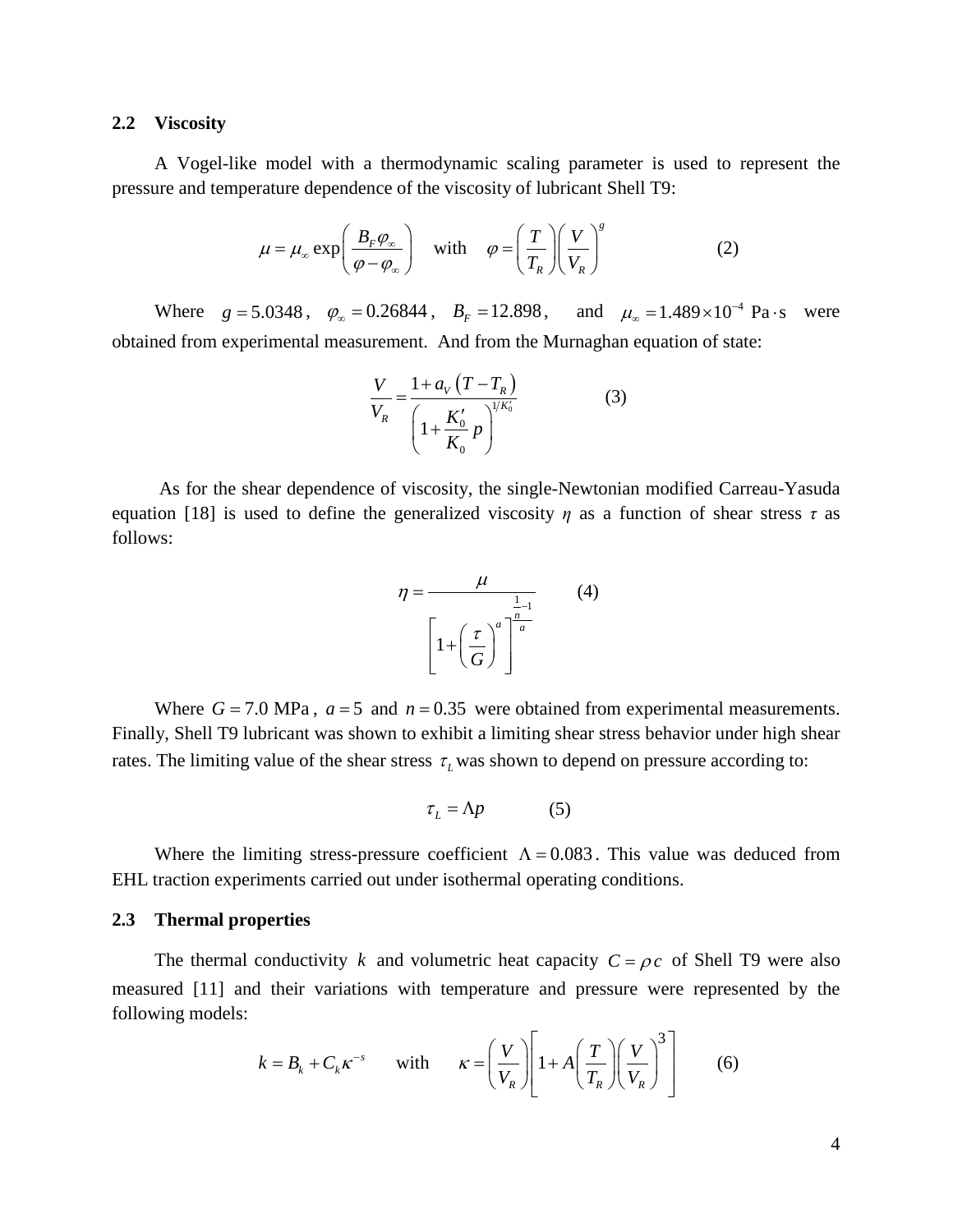And 
$$
C = C' + m\chi
$$
 with  $\chi = \left(\frac{T}{T_R}\right)\left(\frac{V}{V_R}\right)^{-4}$  (7)

Where  $A = -0.101$ ,  $B_k = 0.053Wm^{-1}K^{-1}$ ,  $C_k = 0.026Wm^{-1}K^{-1}$ ,  $s = 7.6$ ,  $C' = 1.17 \times 10^6$  J/m<sup>3</sup> · K and  $m = 0.39 \times 10^6$  J/m<sup>3</sup> · K were obtained from experimental measurements. The term  $V/V_R$  is obtained from equation (3).

## **3. Numerical model**

The numerical model employed in this work was described in detail in [\[19\]](#page-18-9) and [\[20\].](#page-18-10) In this section, only the main features of this model are recalled. An additional feature regarding the treatment of the Limiting Shear Stress behaviour is also described.

The model is based on a finite element fully-coupled resolution of the EHD equations: Reynolds, linear elasticity and load balance equations. The latter are solved simultaneously providing robust and fast converging solutions. The generalized Reynolds equation [\[21\]](#page-18-11) is used to account for the shear dependence of the lubricant. Special formulations are introduced in order to stabilize the solution of Reynolds equation at high loads. The temperature distribution in the contact is obtained by solving the 3D energy equation in the lubricant film and solid bodies. An additional feature of the current model is that it incorporates the variations of the lubricant thermal properties with pressure and temperature throughout the contact. An iterative procedure is applied between the respective solutions of the EHD and thermal problems as described in [\[19\]](#page-18-9) and [\[20\].](#page-18-10) However, in the current model a slight modification is introduced for the treatment of the Limiting Shear Stress behaviour of the lubricant. In fact, during the iterative procedure, every time the shear stress  $\tau$  is evaluated (using viscosity data provided by a combination of the Carreau and Vogel-like models) it is either truncated to  $\tau_L$  if it exceeds  $\tau_L$  or, otherwise, it is kept unchanged.

#### **4. Local investigation**

In [\[11\],](#page-18-1) it was shown that neglecting the dependency of thermal properties on pressure and temperature has a negligible effect on film thickness under pure-rolling conditions. However, for traction calculation, neglecting this effect leads to an underestimation of friction coefficients. In the following, it is proposed to investigate the local phenomena behind these observations. Steel-Steel circular contacts (ball-on-plane) are considered with a ball radius of 12.7mm. The surface of the plane corresponds to *Z*=0 whereas the sphere's surface corresponds to *Z*=1. The ambient temperature is taken to be  $T_0 = 30^{\circ}$ C. Three different test cases denoted A, B, and C are considered. These cover a considerable range of load and mean entrainment speed conditions. The operating conditions for these cases are listed in Table 1.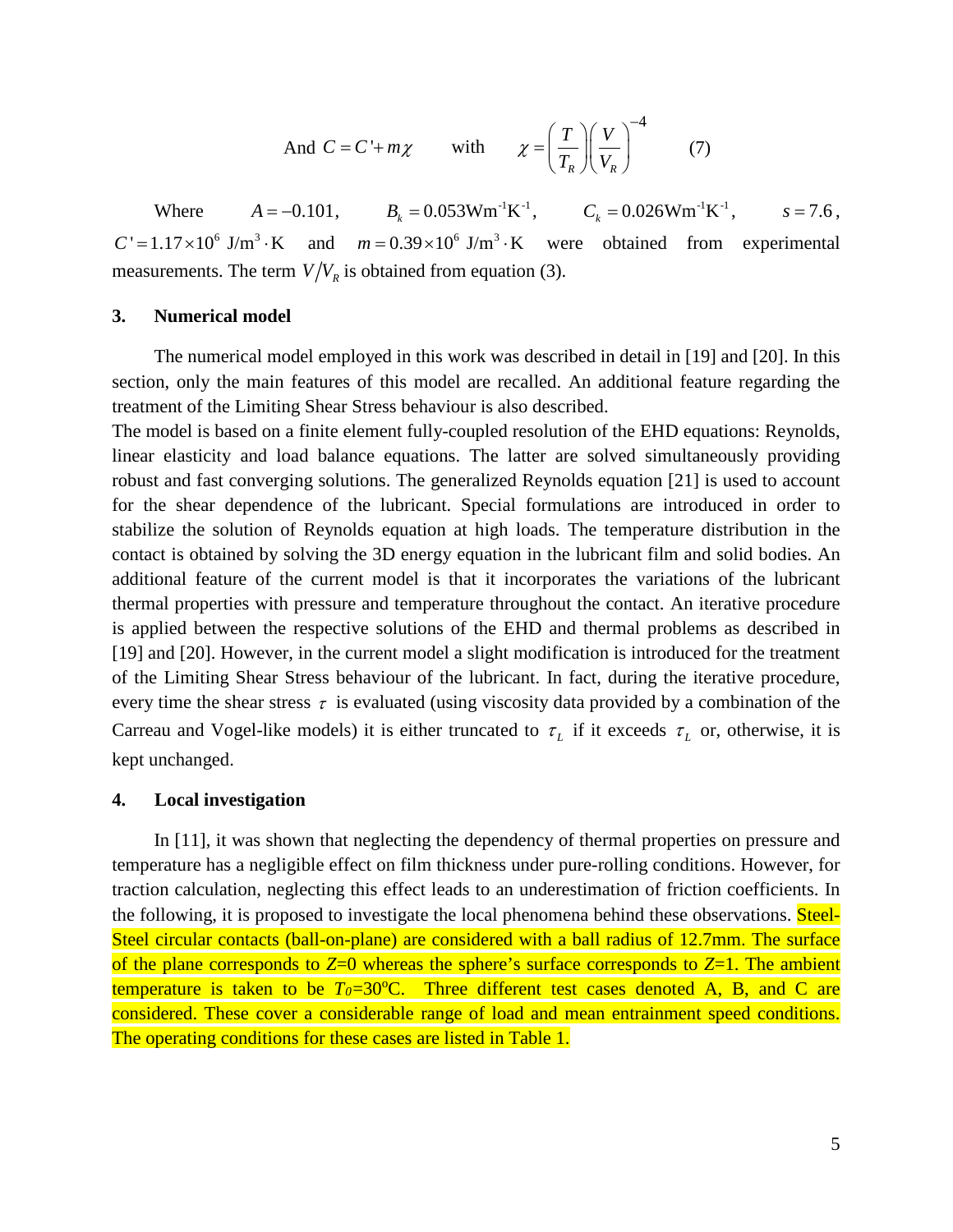| <b>Test Case</b> | ${\bf N}$                     | $p_h$ (GPa)                                                                     | $u_m$ (m/s) | $u_s$ (m/s)  | $u_p$ (m/s)                                                                                                             | SRR               |
|------------------|-------------------------------|---------------------------------------------------------------------------------|-------------|--------------|-------------------------------------------------------------------------------------------------------------------------|-------------------|
|                  | <u>ა</u> ბ                    | $0.85\,$                                                                        | $0.8\,$     | $\sqrt{.20}$ | 0.40                                                                                                                    |                   |
|                  | 154                           | 1.35                                                                            | ∠.∪         | 3.00         | 1.00                                                                                                                    | $\frac{1.0}{1.0}$ |
|                  | $250\,$                       | 59<br>2.JP                                                                      | ر ۷         | <u>J.IJ</u>  | $\sim$<br>1.4.                                                                                                          | $1.0\,$           |
|                  | $\mathbf{m}$ iii $\mathbf{a}$ | the contract of the contract of the contract of the contract of the contract of |             |              | $-1$<br>the contract of the contract of the contract of the contract of the contract of the contract of the contract of |                   |

**Table 1:** Operating conditions for the different test cases considered

Note that in test cases A, B and C the slide-to-roll ratio is kept constant (*SRR*=1.0) whereas the external applied load *L* and the mean entrainment speed *um* are gradually increased. Hence, the thermal severity of the contact is gradually increased leading to a more and more important power input to the contact zone and thermal dissipation as well. In order to assess the effect of the variations in thermal properties on the local behaviour of the contact, two sets of numerical results are considered. In the first set (referred to as "Constant C K"), thermal properties are kept constant (at their ambient pressure and temperature values), whereas in the second (referred to as "Variable C K"), they are allowed to vary with pressure and temperature according to the models presented in section [2.3.](#page-4-0) In the following, the local variations of different contact parameters such as thermal properties, temperature, heat generation etc. are studied throughout the contact. The variations of all properties across film thickness are shown at different locations (*X*=-1.0, *X*=-0.5, *X*=0.0 and *X*=0.5) along the central line (*Y*=0.0) of the contact.

#### **4.1 Thermophysical properties**

Figure 1 shows the variations of the dimensionless thermal conductivity  $k/k_0$  across the film thickness for the "Variable C K" case only because for the "Constant C K" case *k*/*k0* is equal to 1 since *k* is not allowed to vary. Note that in all cases  $k/k_0$  is greater than 1, indicating the increase in thermal conductivity of the lubricant as it passes through the contact. This is because both pressure and temperature increase in the contact area. In fact, the maximum value of  $k/k_0$  is attained at the center of the contact  $(X=0.0)$  where maximum pressure and temperature values are encountered. And *k*/*k0* decreases as the lubricant moves away from the center of the contact. On the other hand, note that, in general, the lubricant's thermal conductivity is high around the midplane of the film (*Z*=0.5) and decreases when moving towards the solid surfaces. As a general observation, one can say that neglecting temperature and pressure dependence of thermal conductivity leads to an underestimation of heat removal by conduction from the contact area since thermal conductivity of the lubricant would be underestimated.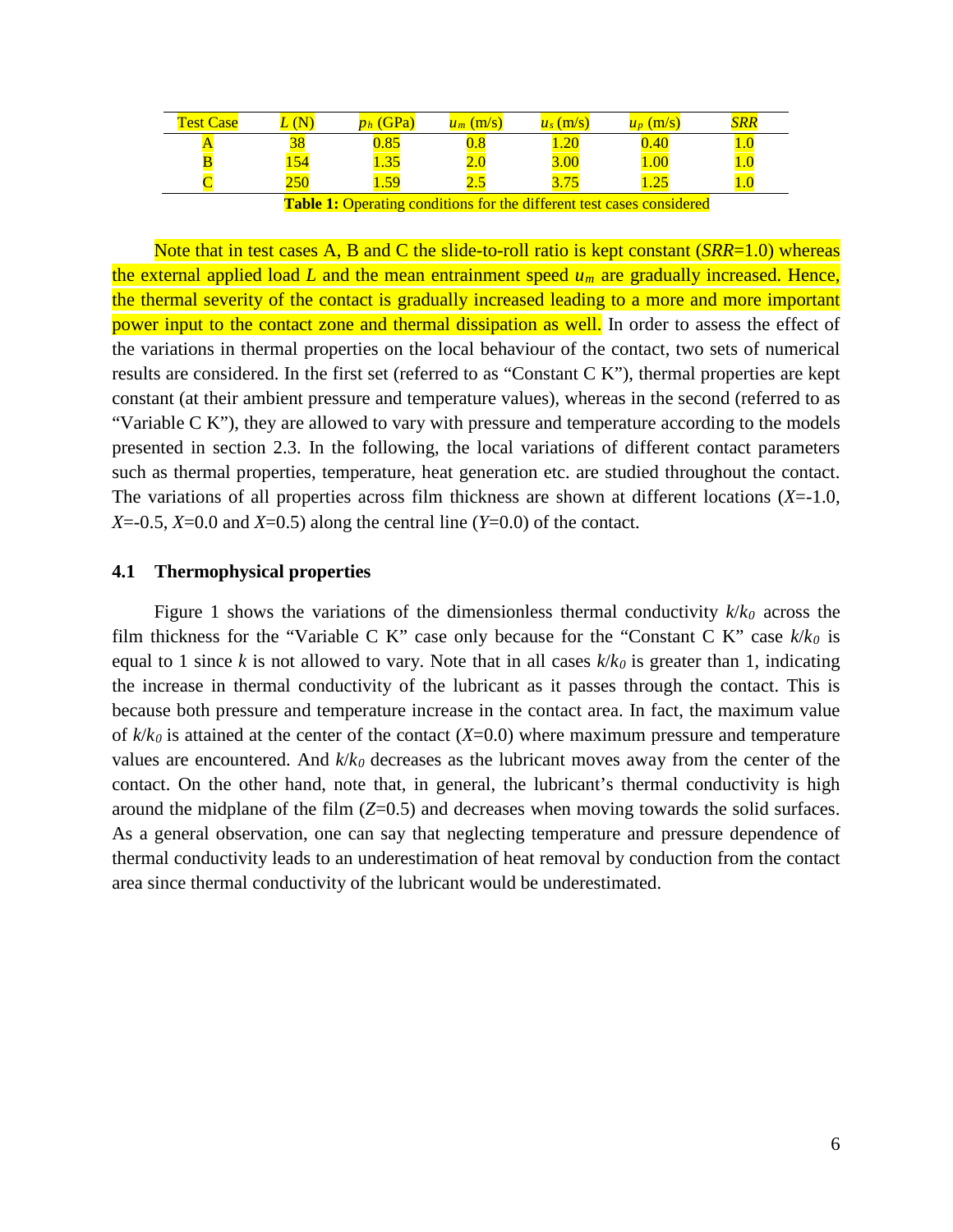

**Figure 1:** Thermal conductivity variations in the lubricant film thickness along the central line of the contact at different *X* locations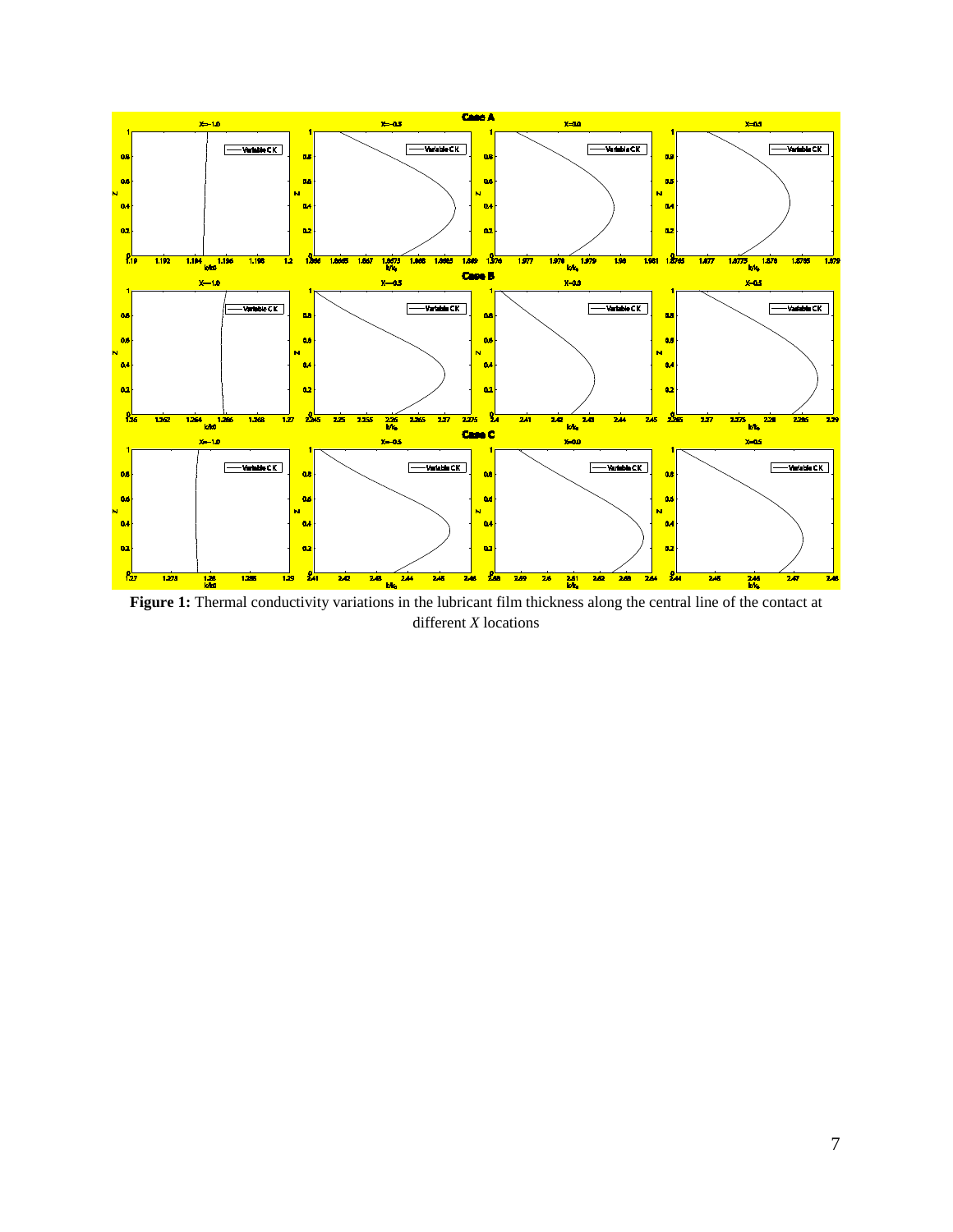

**Figure 2:** Volumetric heat capacity variations in the lubricant film thickness along the central line of the contact at different *X* locations

Figure 2 shows the variations of the dimensionless volumetric heat capacity *C*/*C0* across the film thickness for both the "Variable C K" and "Constant C K" cases. Note that for the "Constant C K" case, *C*/*C0* is not equal to 1 and as mentioned previously, it corresponds to *ρ/ρ0*. Knowing that pressure is assumed to be constant throughout the film thickness, the variations of *C/C0* with *Z* in the "Constant C K" case correspond to the temperature-density dependence of the lubricant whereas the variations with *X* correspond to the pressure-temperature-density dependence. Figure 2 clearly shows an increase in the volumetric heat capacity *C* as the lubricant passes through the contact in both the "Constant C K" and "Variable C K" cases. However, this effect is more pronounced when the thermal heat capacity *c* is allowed to vary with pressure and temperature. Hence, neglecting the temperature and pressure dependence of the lubricant thermal properties also leads to an underestimation of heat removal from the contact by convection. Finally, note that in the "Variable C K" case, maximum values of *C* are observed around the midplane of the film rather than near the solid surfaces. This indicates that in this case, variations of *C* are dominated by the increase of the thermal heat capacity *c* with temperature around the midplane of the film, rather than the decrease of density  $\rho$  with increasing temperature in this area.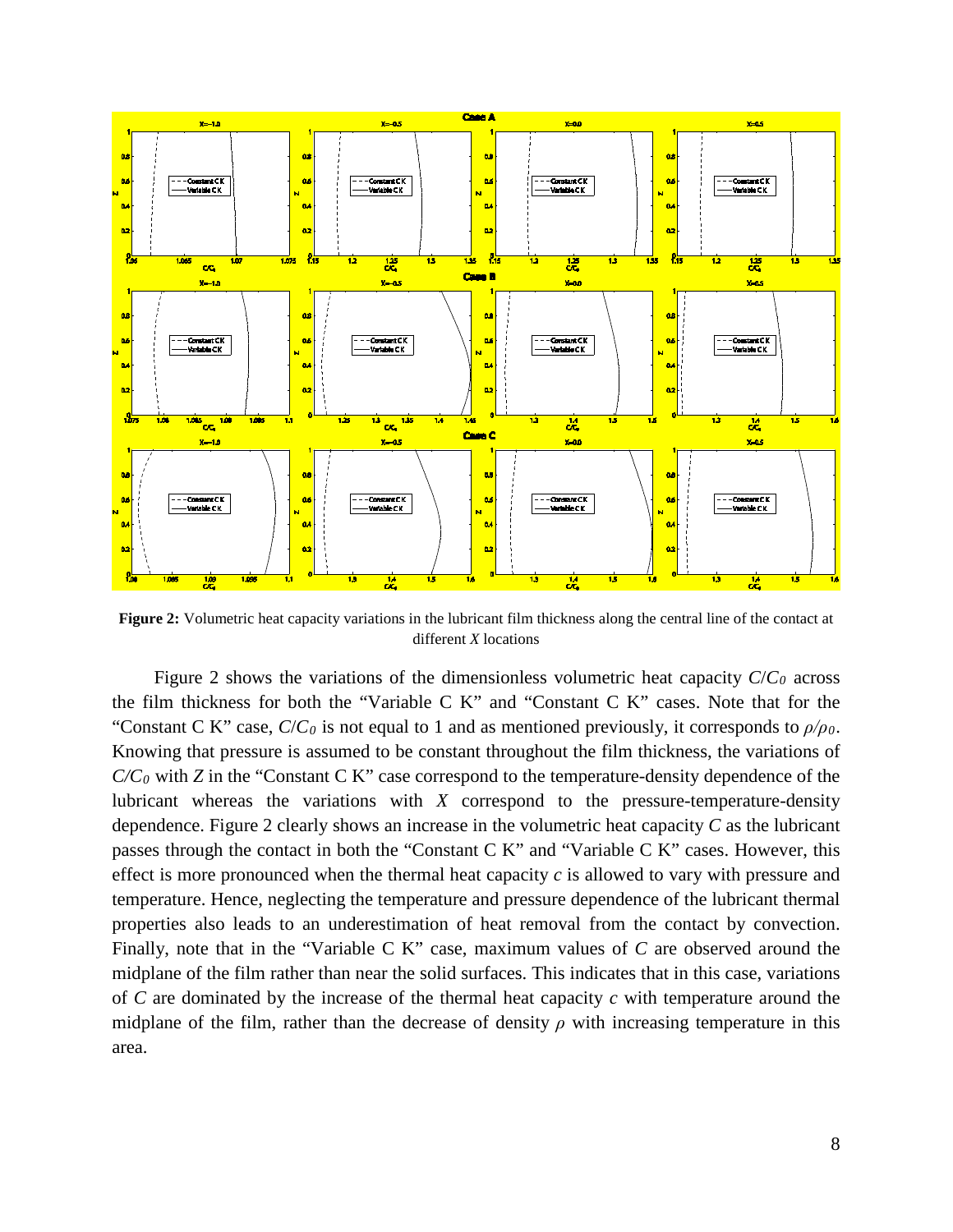#### **4.2 Temperature**

Figure 3 shows temperature variations in the film thickness along the central line of the contact for both the "Constant C K" and "Variable C K" cases. It is clear that temperature increases as the fluid approaches the center of the contact  $(X=0.0)$  and then starts decreasing as the lubricant moves away from the contact area. This is because of the high viscosity encountered in this area, leading to high viscous power and thus high heat generation by shear. Hence, heat propagation takes place from the center towards the inlet and exit regions of the contact. In the film thickness, it is observed that the maximum temperature is found around the midplane of the lubricant film and temperature decreases near the solid surfaces indicating heat propagation form the middle of the film towards the solid components. However, note that at the plane's surface (*Z*=0), temperature is always higher than at the sphere's surface (*Z*=1). Knowing that the two solid surfaces are made out of the same material (Steel), this is expected since heat removal from the lubricant film by convection is more favorable on the sphere's surface since it is moving at a higher speed.



**Figure 3:** Temperature variations in the lubricant film thickness along the central line of the contact at different *X* locations

Finally, note that neglecting the temperature and pressure dependence of thermal properties leads to an overestimation of temperature around the midplane of the lubricant film. However, near the solid surfaces temperature is underestimated. This suggests a redistribution of heat from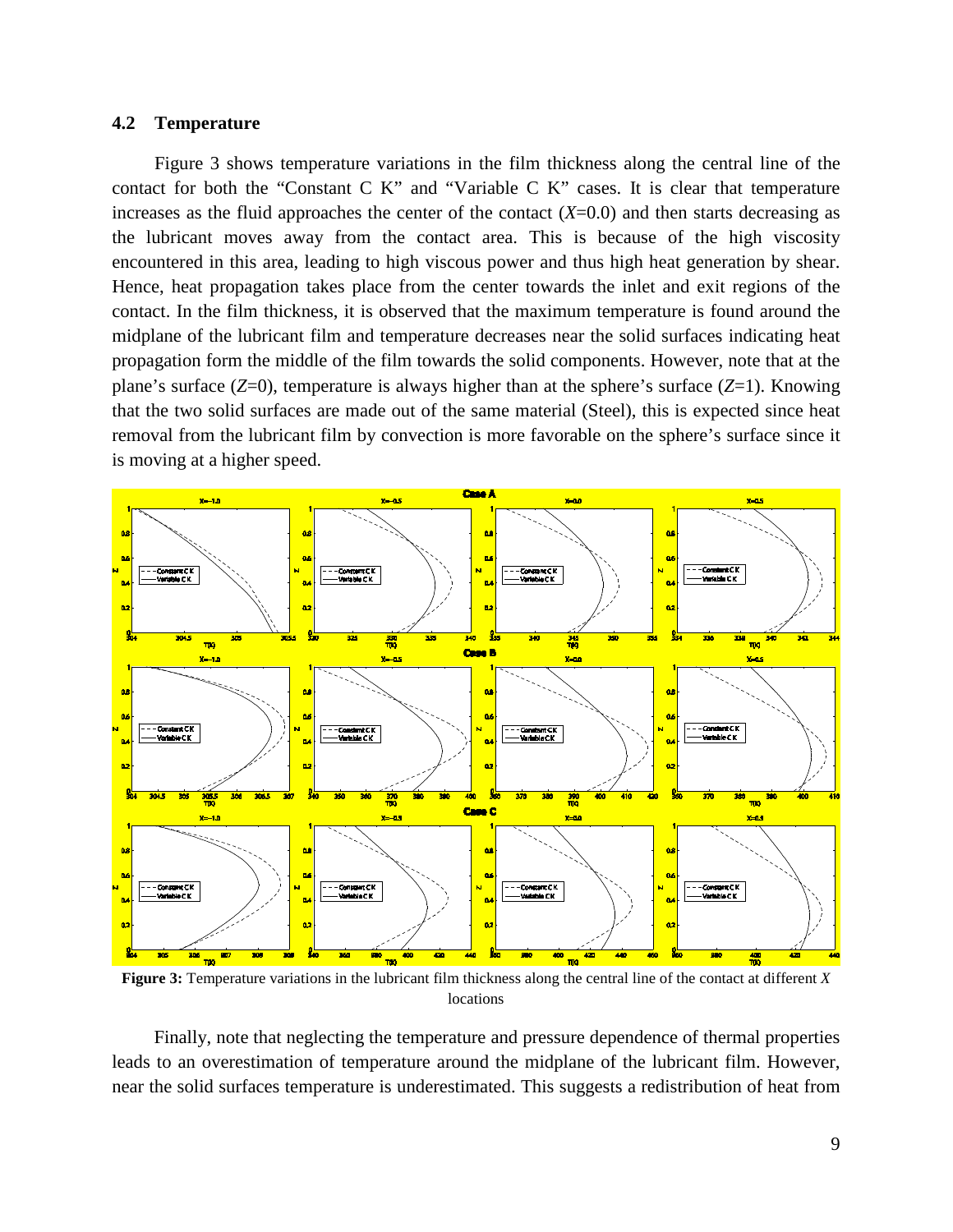the middle of the film towards the solid components when thermal properties are allowed to vary with pressure and temperature. This is expected because thermal properties show a global increase throughout the contact as shown in Figures 1 and 2. Hence, a more important heat removal by both conduction and convection is achieved.

## **4.3 Heat generation and diffusion**

Figure 4 shows the total heat generation variations in the film thickness along the central line of the contact for both the "Constant C K" and "Variable C K" cases. The reader is reminded that heat is generated in the lubricant film by two different mechanisms: shear and compression. It is clear that for both the "Constant C K" and "Variable C K" cases, heat generation increases as the lubricant approaches the center of the contact  $(X=0.0)$  and then starts decreasing as it moves away from this area. As mentioned previously, this is because of the thin films and high pressures that are encountered in this area, leading to high shear rates and viscosity and thus high generation of heat by shear. Similar to temperature, it is clear that neglecting the temperature and pressure dependence of thermal properties leads to an overestimation of heat generation around the midplane of the film whereas near the solid surfaces, heat generation is underestimated. This explains the higher temperatures that are observed in Figure 3 around the midplane of the lubricant film in the "Constant C K" case. In order to understand this distribution of heat generation in the film thickness it is suggested to observe the lubricant's velocity variations in the film thickness. These are directly linked to shear rates and thus heat generation by shear throughout the film thickness.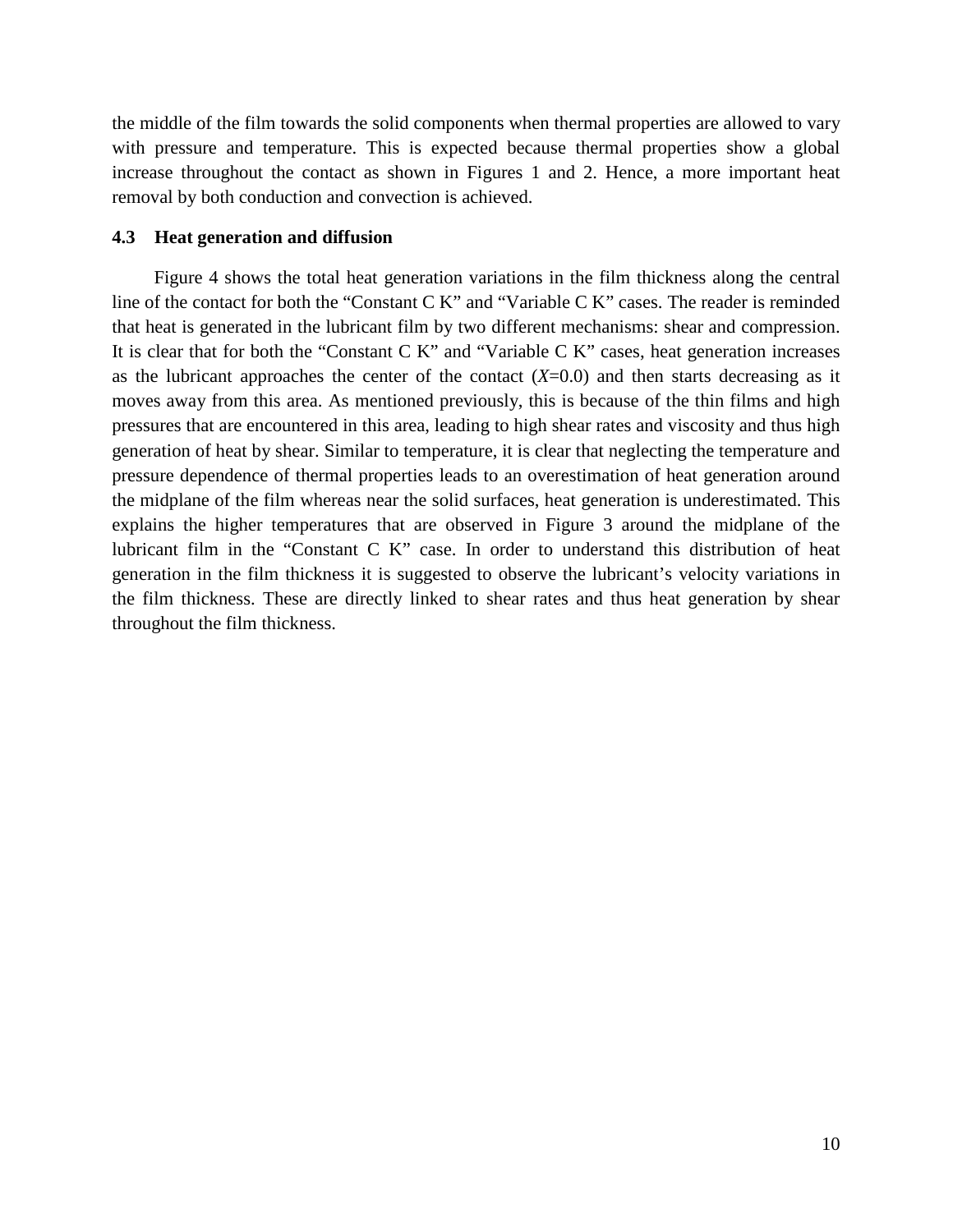

**Figure 4:** Volumetric heat generation variations in the lubricant film thickness along the central line of the contact at different *X* locations

Figure 5 shows the lubricant flow *x*-velocity component  $u_f$  variations in the film thickness along the central line of the contact at different *X* locations. First of all, it is important to note the relatively small velocity gradients with respect to the film thickness (shear rates) near the solid surfaces in the "Constant C K" case. These stem from the lower temperatures that are observed in this case near the solid surfaces (See Figure 3). As a matter of fact, the lower temperatures near the solid surfaces lead to a higher lubricant viscosity and thus a higher resistance to motion, leading to smaller shear rates. This explains, in part, the smaller heat generation observed near the solid surfaces in the "Constant C K" case (See Figure 4). On the other hand, note that, around the midplane of the lubricant film, velocity gradients are more important in the "Constant C K" case, leading to higher shear rates. This explains, in part, the more important heat generation observed in this case around the midplane of the film (See Figure 4). In fact, the amount of volumetric heat generation by shear *Qshear* inside the lubricant film is expressed as:

$$
Q_{shear} = \eta \left[ \left( \frac{\partial u_f}{\partial z} \right)^2 + \left( \frac{\partial v_f}{\partial z} \right)^2 \right] \quad (8)
$$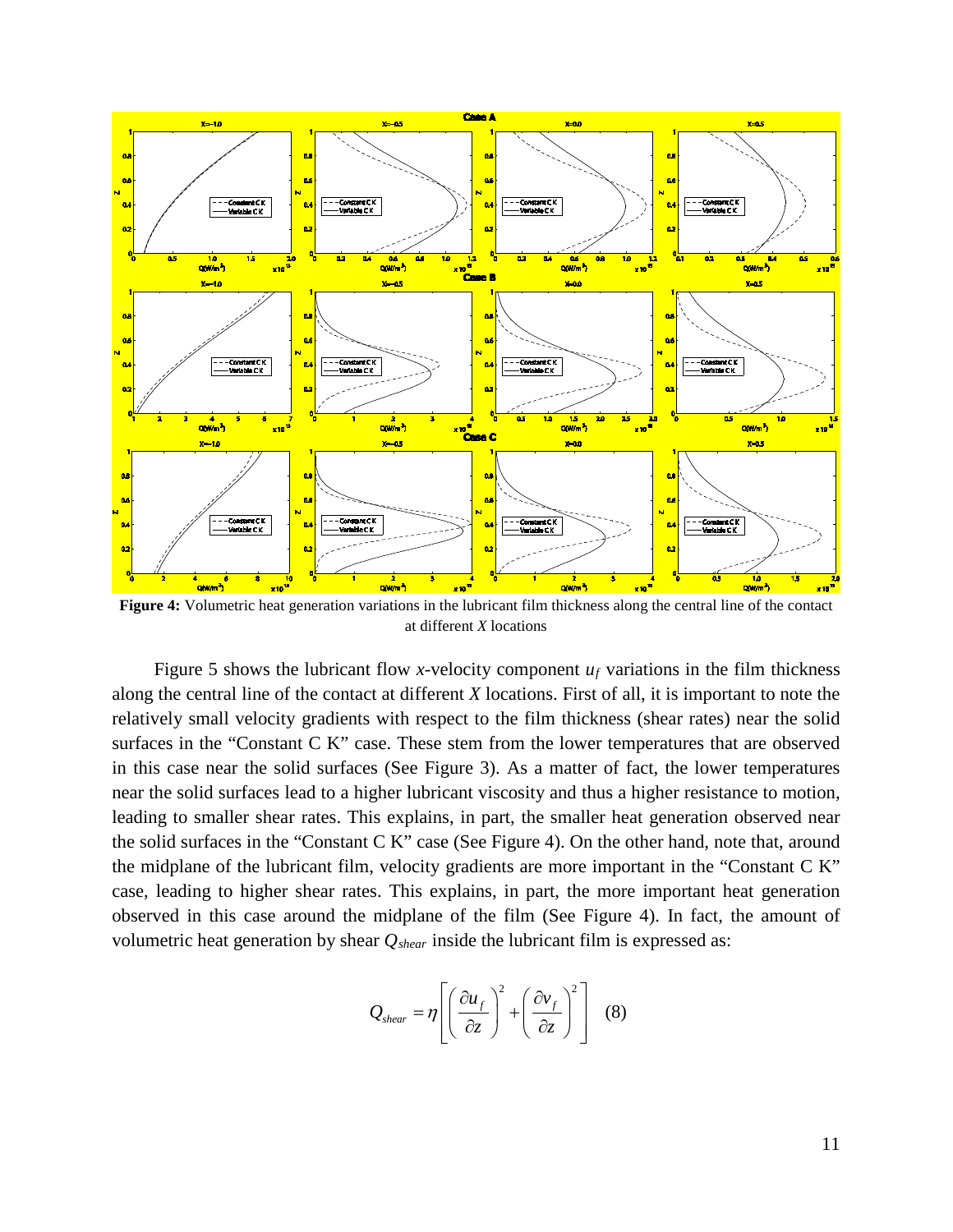Thus, it is clear that heat generation by shear inside the lubricant film is dominated by the shear rate variations raised to the second power. As a consequence, although viscosities near the solid surfaces are expected to be higher in the "Constant C K" case compared to the "Variable C K" case because of the lower temperatures that are observed in this area, heat generation by shear is lower. This is because the latter is dominated by shear rate variations as expressed in equation (8).



**Figure 5:** Lubricant flow *x*-velocity component *u<sub>f</sub>* variations in the lubricant film thickness along the central line of the contact at different *X* locations

Finally, computing the heat fluxes at the solid-fluid interfaces confirms the previously discussed redistribution of heat inside the contact. For instance, Figure 6 shows the variations of heat flux *q* as a function of the slide-to-roll ratio (*SRR*) at both solid-fluid interfaces for test case B. It is clear that neglecting the dependence of thermal properties on temperature and pressure leads to an underestimation of the heat fluxes crossing both plane-fluid and sphere-fluid interfaces regardless of the *SRR*. And thus, heat removal from the lubricant film towards the solid components is underestimated. This is expected since heat removal from the lubricant film towards the solid bodies is mainly achieved by conduction. In fact, the fluid velocity in the *z*direction being neglected, no heat removal is taking place by convection from the lubricant film towards the solids. And since the thermal conductivity of the lubricant is underestimated when it is assumed to be constant (See Figure 1), then heat removal by conduction is underestimated.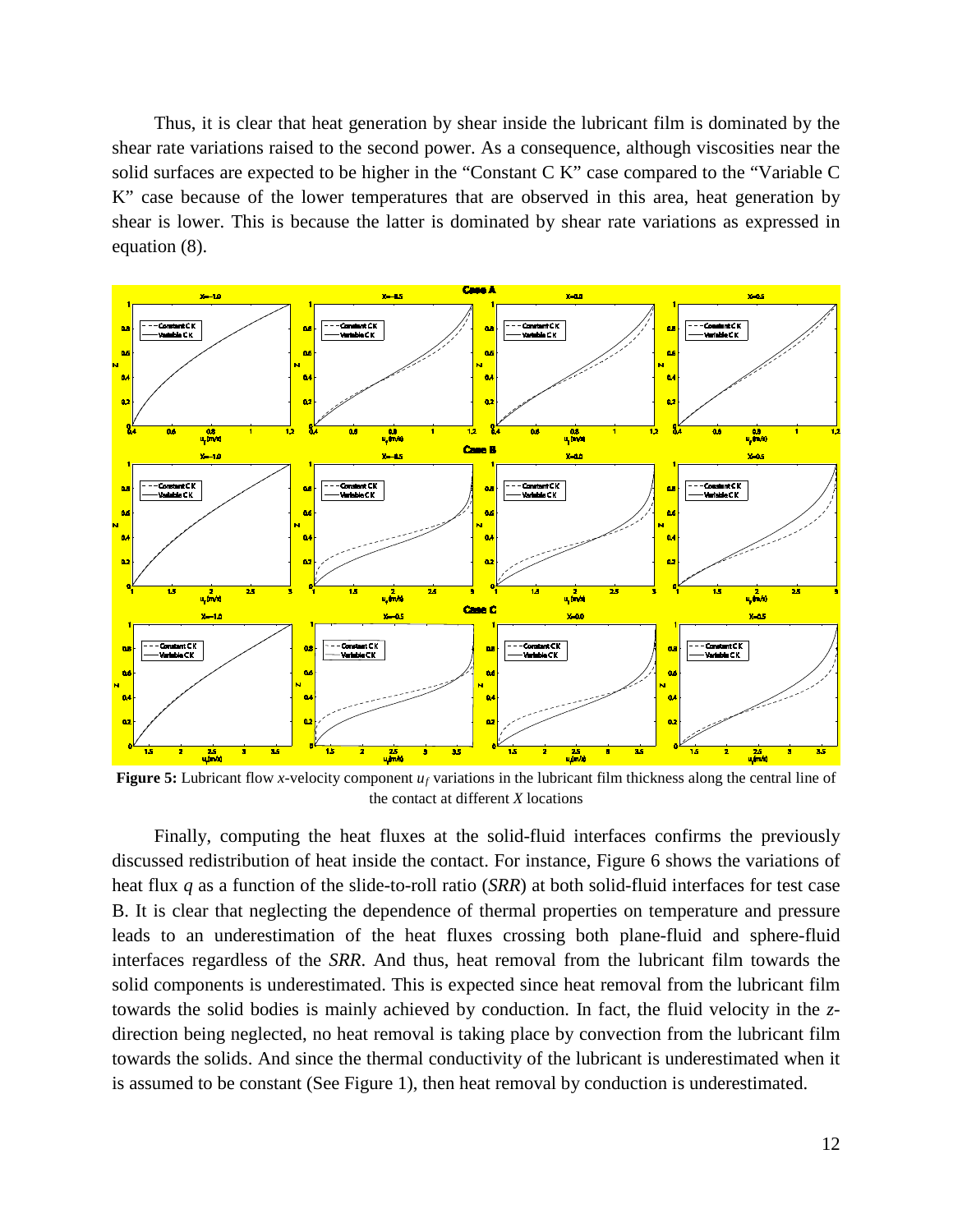

**Figure 6:** Heat flux variations as a function of *SRR* at the solid-liquid interfaces for test case B

This confirms the redistribution of heat from the midplane of the lubricant film towards the solid surfaces discussed in the previous section.

#### **4.4 Shear stress**

Figure 7 shows the shear stress variations in the film thickness along the central line of the contact for both the "Constant C K" and "Variable C K" cases. It is clear that in both cases, shear stresses inside the lubricant film increase as the lubricant approaches the central area of the contact, reaching a maximum at the contact center and then decrease as the lubricant heads towards the exit region. This is to be expected, since viscosity is higher in this area because of the higher pressures that are encountered. In fact, shear stress along the central line of the contact can be simply expressed as:

$$
\tau = \eta \frac{\partial u_f}{\partial z} \tag{9}
$$

Since  $\partial v_f / \partial z = 0$  along this line. The pressure profile is symmetric with respect to *y* and the

surface velocities are unidirectional in the *x*-direction. On the other hand, note that in both the "Variable C K" and "Constant C K" cases, in the central area of the contact shear stresses exhibit very little variations in the film direction. One might tend to think that the limiting shear stress regime is reached. However, a closer examination of the situation reveals that this is only true for Case A. In fact, at *X*=0.0 for instance, the limiting shear stress can be roughly estimated as  $\tau_L = \Lambda p_h$  (Case A:  $\tau_L = 71 \text{MPa}$ , Case B:  $\tau_L = 112 \text{MPa}$ , Case C:  $\tau_L = 132 \text{MPa}$ ). Hence, it is clear that the limiting shear stress is not reached in test cases B and C. What is rather happening is that the more important shear rates around the midplane of the lubricant film are offset by the lower viscosities in this area (incurred by the higher temperatures) leading to an almost flat shear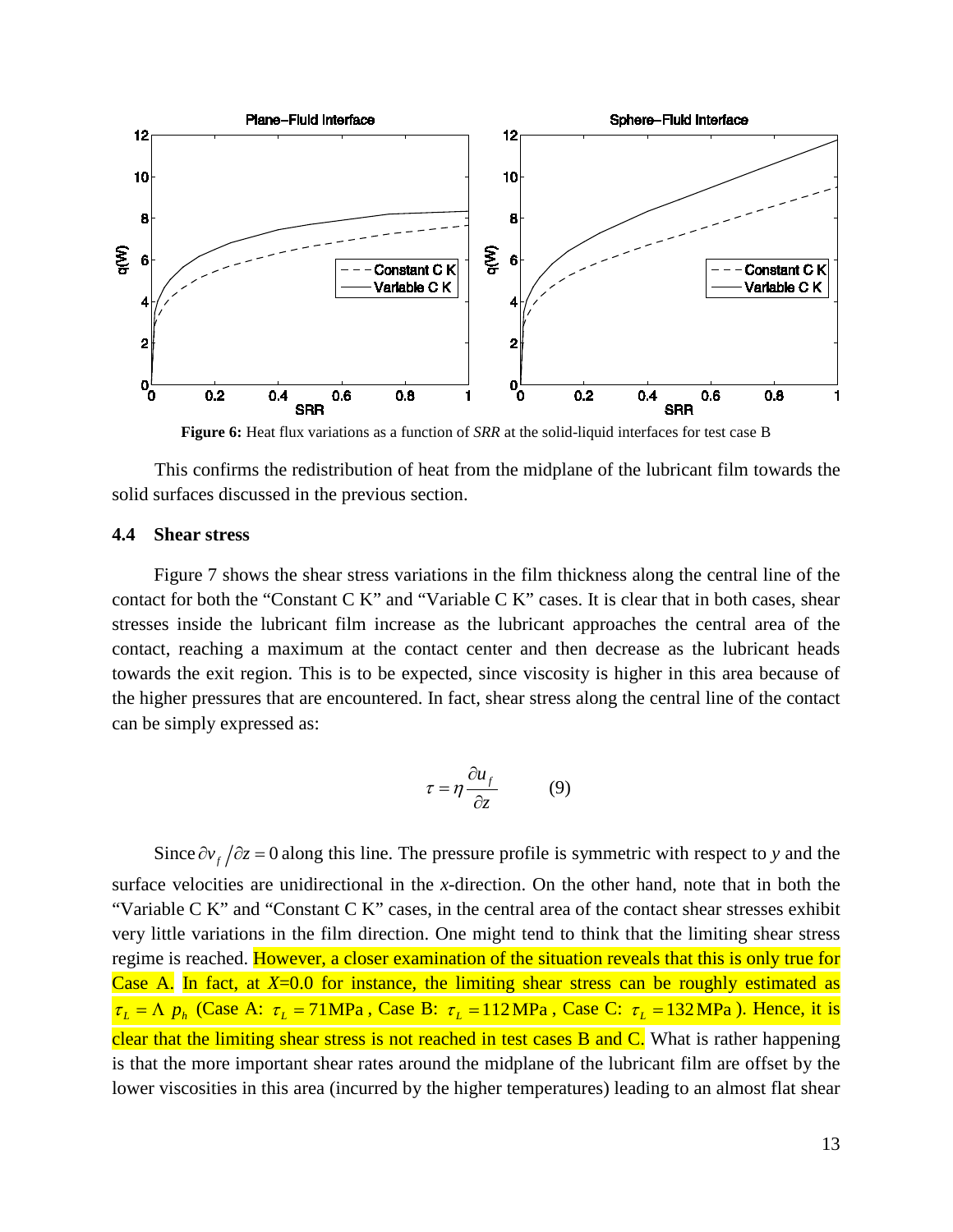stress profile in the film thickness. In fact, contrarily to heat generation by shear *Qshear*, shear stresses  $\tau$  are equally affected by viscosities and shear rates as suggested by equation (9).



**Figure 7:** Shear stress variations in the lubricant film thickness along the central line of the contact at different *X* locations

Finally, note that all throughout the contact, shear stresses are greater in the "Variable C K" case compared to the "Constant C K" one (except at the inlet and exit of the contact in Case A where thermal effects are less important), leading to higher friction coefficients in the former case.

#### **5. Discussion**

The results of the local investigation discussed in section 3 shed the light on the global observations made in [\[11\].](#page-18-1) As a matter of fact, in [\[11\]](#page-18-1) it was observed that neglecting the dependence of lubricant thermal properties on pressure and temperature had little effect on film thickness under pure-rolling conditions, whereas it lead to underestimating friction coefficients at high *SRR*. Figure 8 shows the traction curves for the same loading and mean entrainment speed conditions of cases A, B and C, while sliding speed is varied to cover a range of *SRR* going from 0 to 1. It is clear that, at high *SRR* or/and high load and high mean entrainment speed conditions, friction coefficients are underestimated in the "Constant C K" case.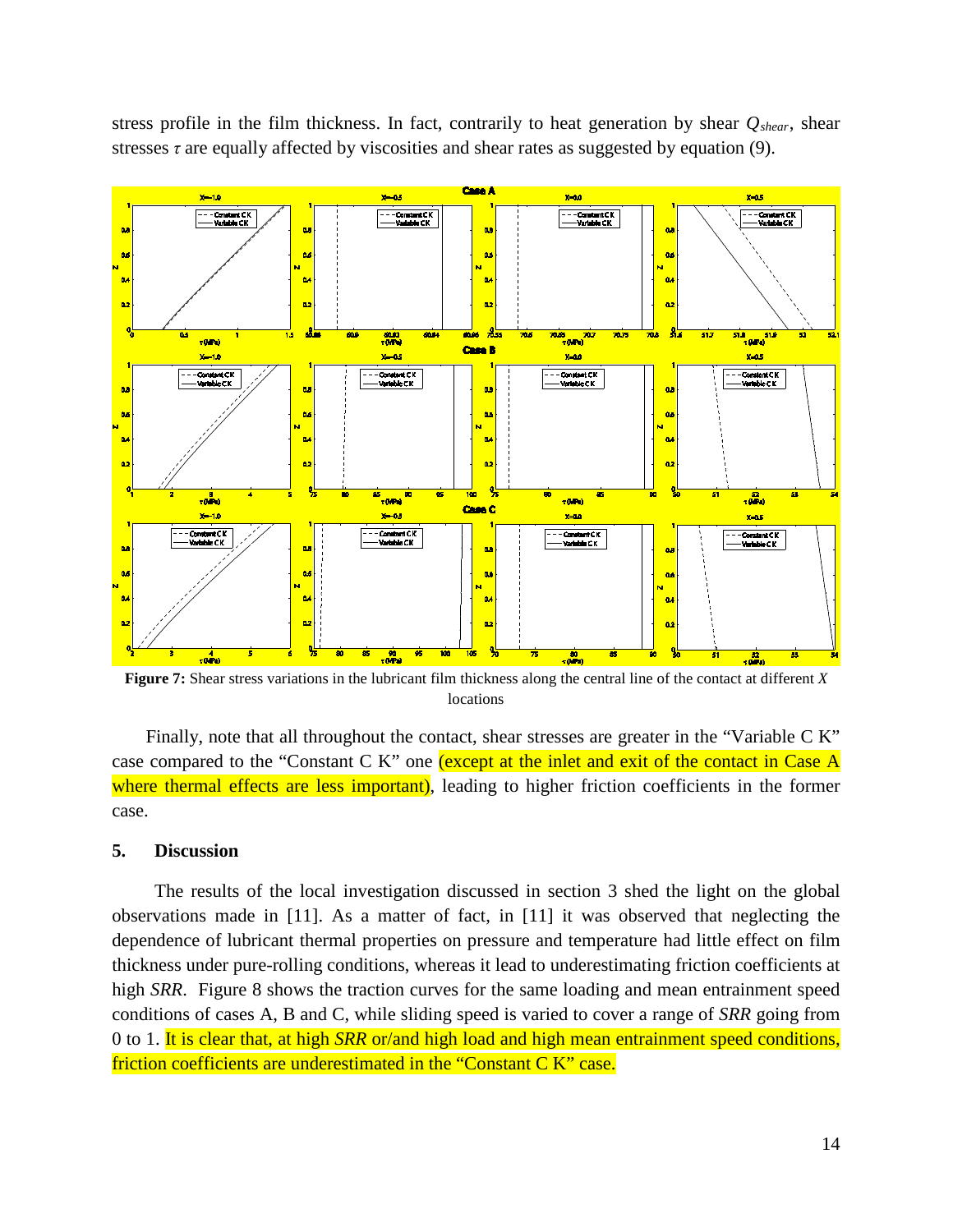

**Figure 8:** Traction curves as a function of slide-to-roll ratio (*SRR*) for a steel-steel circular contact under loading and mean entrainment speed conditions of test cases A, B and C

The results of section 3 clearly suggest that both thermal conductivity and volumetric heat capacity of the lubricant exhibit a significant increase as the lubricant passes through the contact. Thermal conductivity dictates heat transfer by conduction within the lubricant film whereas convection inside the film is dictated by the volumetric heat capacity of the lubricant. Thus, neglecting the variation of lubricant thermal properties with pressure and temperature leads to an underestimation of heat removal by the lubricant from the contact area towards the environment. In fact, heat is removed by convection towards the exit of the contact, whereas it is removed by conduction towards the solid components as well as the inlet and exit areas of the contact. Hence, neglecting the pressure and temperature dependence of thermal properties leads to globally higher temperatures inside the contact, leading to lower shear stresses and thus lower friction coefficients. All in all, it is clear that, allowing thermal properties of the lubricant to vary with pressure and temperature leads to a redistribution of heat from the center of the contact towards the surroundings (solid components and inlet and exit areas of the contact). Finally, note that this observation only affects the traction behavior under high *SRR* or/and high load and high mean entrainment speed conditions, in other words, under high thermal dissipation regime. In Figure 8, there is practically no difference between the traction curves of the "Constant C K" and "Variable C K" cases up to *SRR*≈0.5. Furthemore, for the loading and mean entrainment speed conditions of test case A (Figure 8, Left), the difference is negligible over the entire considered range of SRR. In fact, at low *SRR* or/and load and mean entrainment speed (low thermal dissipation regime), heat generation is relatively small and the traction behavior is dominated by the Limiting Shear Stress of the lubricant rather than thermal effects (in fact, at SRR=1.0 the Limiting Shear Stress was only reached for test case A as seen in section 4.4). However, under high *SRR* regime or/and high load and high mean entrainment speed conditions (high thermal dissipation regime), the amount of heat generated inside the contact becomes relatively important leading to relatively high lubricant temperatures. This leads to significant reduction in the viscosity of the lubricant, thus preventing the stress from reaching its limiting value as discussed in section 4.4. Hence, under this regime, traction behavior is dominated by thermal effects rather than the Limiting Shear Stress of the lubricant.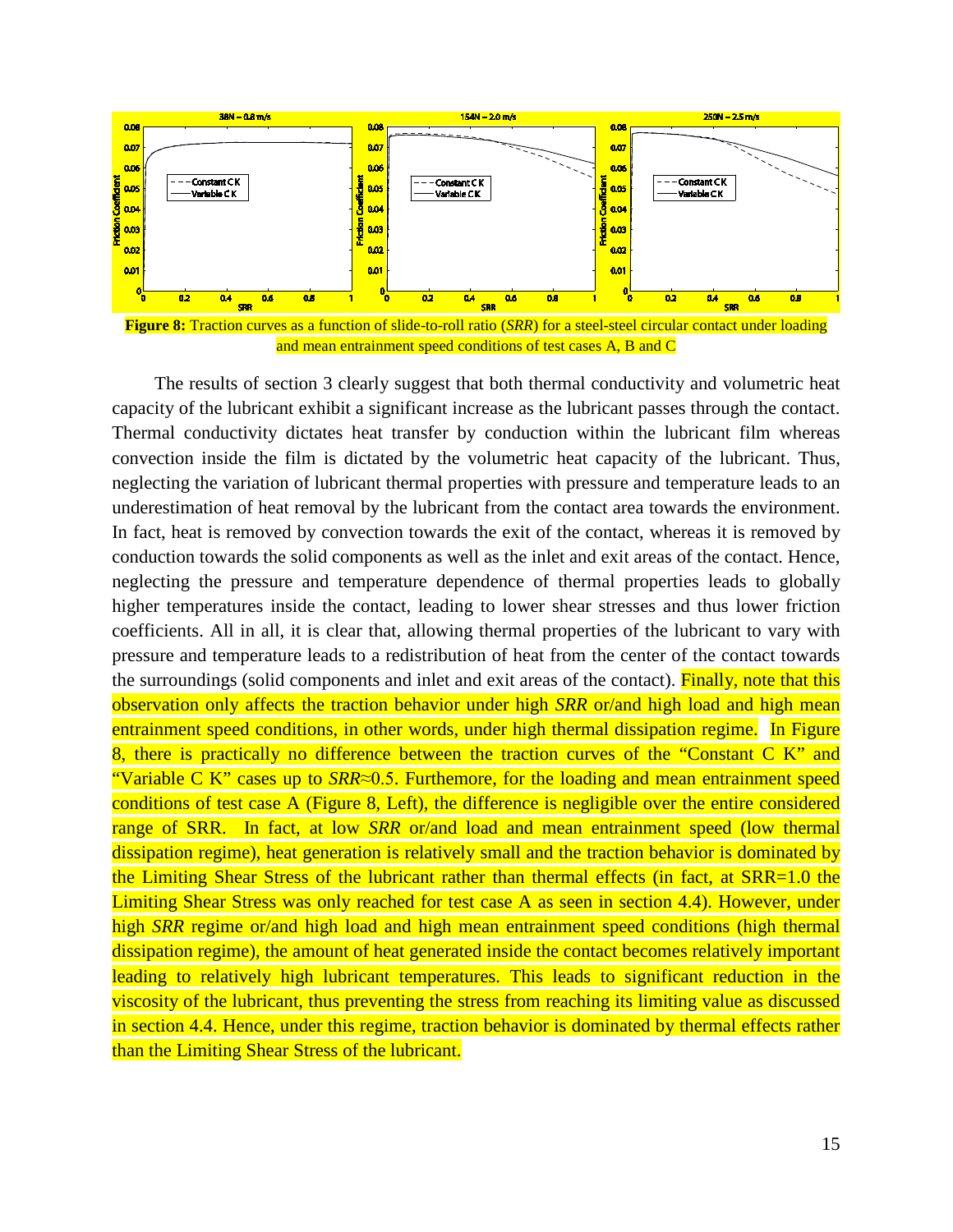# **6. Conclusion**

This work presents a quantitative numerical investigation of the local behavior of TEHL highly loaded contacts. Three different test cases are considered over a considerable range of load and mean entrainment speed conditions. The numerical model employed in this work has the particularity of using rheological models stemming from measured transport properties including viscosity. Only the limiting stress was obtained from a contact measurement. A particular emphasis is placed on the pressure and temperature dependence of the lubricant thermal properties. It is shown that neglecting this dependence has a local effect on the different parameters governing the behavior of the contact: temperature, viscosity, shear rates, heat generation… On a more global level, this leads to an underestimation of friction coefficients under high thermal dissipation regime where the traction behavior of the contact is dominated by thermal effects rather than the Limiting Shear Stress of the lubricant. This observation was found to stem from the fact that thermal properties of the lubricant (when allowed to vary) exhibit an important increase as the lubricant flows into the contact. This enhances heat removal by the lubricant from the contact area towards the surrounding (inlet and exit areas of the contact as well as the solid components). Hence, a redistribution of heat from the center of the contact towards the outside is taking place, leading to globally lower temperatures inside the contact, which leads to higher shear stresses and thus higher friction coefficients.

# **Acknowledgments**

Dr. Bair was supported by the Center for Compact and Efficient Fluid Power, a National Science Foundation Engineering Research Center funded under cooperative agreement number EEC-0540834.

The fifth author wishes to thank Mr. A. de Vries, Director SKF Group Product Development, for his kind permission to publish this article.

# **Nomenclature**

- *ρ* : Lubricant's density
- *ρ<sup>R</sup>* : Lubricant's density at reference state
- *η* : Lubricant's Generalized Newtonian viscosity
- $\mu$  : Lubricant's viscosity
- *τ* : Shear stress
- *τ<sup>L</sup>* : Limiting shear stress
- *a* : Hertzian contact radius
- *c* : Lubricant's heat capacity
- *c0* : Lubricant's ambient heat capacity
- *C* : Lubricant's volumetric heat capacity
- *C0* : Lubricant's ambient volumetric heat capacity
- *k* : Lubricant's thermal conductivity
- *k0* : Lubricant's ambient thermal conductivity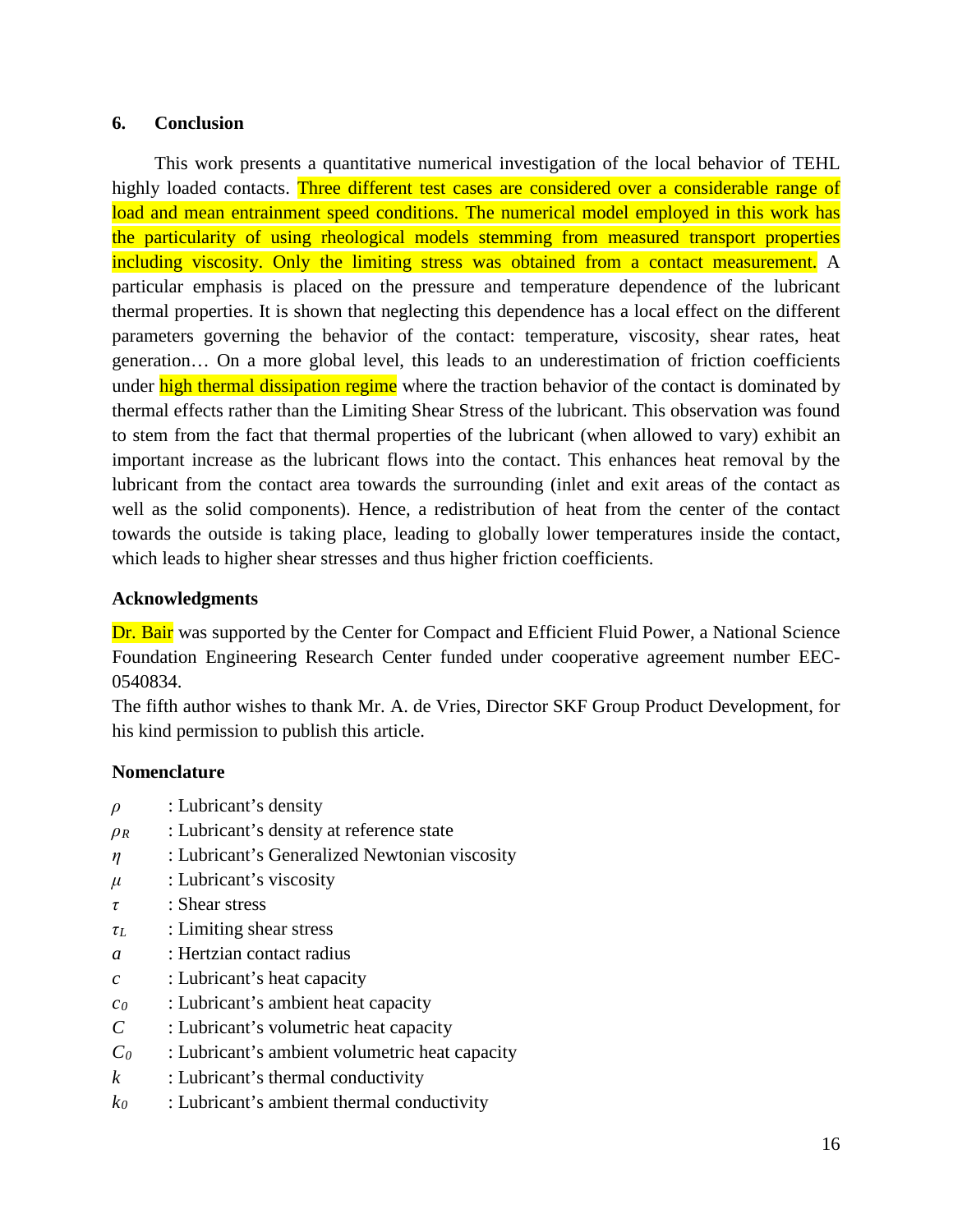- <span id="page-17-8"></span>*L* : Contact's external applied load
- *p* : Pressure
- *ph* : Hertzian contact pressure
- *q* : Heat flux at solid-liquid interfaces
- *Q* : Volumetric heat generation
- *Qshear* : Volumetric heat generation by shear

*SRR* : Slide-to-Roll ratio  $=(u_s-u_p)/u_m$ 

- *T* : Temperature
- *T0* : Ambient temperature
- *TR* : Reference temperature
- $u_f$ ,  $v_f$ : Lubricant flow velocity components in the *x and y* directions respectively
- *um* : Mean entrainment speed
- *us* : Sphere's surface velocity
- *up* : Plane's surface velocity
- *V* : Volume
- *VR* : Volume at reference state
- *x,y,z* : Space coordinates

*X,Y,Z* : Dimensionless space coordinates (*X = x/a,Y = y/a,Z = z/a*)

# **References**

- <span id="page-17-0"></span>[1] Barus C. – Isothermal, Isopiestics and Isometrics Relative to viscosity, *Am. J. Sci.*, 1893, vol. 45, pp. 87-96.
- <span id="page-17-1"></span>[2] Roelands C. J. A. – Correlational aspects of the Viscosity-Temperature-Pressure Relationship of Lubricating Oils, *PhD Thesis*, Technische Hogeschool Delft, The Netherlands, 1966.
- <span id="page-17-2"></span>[3] Eyring H. – Viscosity, Plasticity and Diffusion as Examples of Absolute Reaction Rates, *J. Chem. Phys.*, 1936, vol. 4, pp. 283-291.
- <span id="page-17-3"></span>[4] Bair S. – High Pressure Rheology for Quantitative Elastohydrodynamics, *Elsevier Science*, Amsterdam, 2007.
- <span id="page-17-4"></span>[5] Kioupis L. I. and Maginn E. J. - Molecular Simulation of Poly-alpha-olefin Synthetic Lubricants: Impact of Molecular Architecture on Performance Properties, *J. Phys. Chem. (B)*, 1999, vol. 103, pp. 10781-10790.
- <span id="page-17-5"></span>[6] Tanner R. I. – Engineering Rheology, second edition, *Oxford University Press*, Oxford, 2000, p. 229.
- <span id="page-17-6"></span>[7] Bair S. and McCabe C. - A Study of Mechanical Shear Bands in Liquids at High Pressure, *Trib. Intern.*, 2004, vol. 37, pp. 783-789.
- <span id="page-17-7"></span>[8] Bair S. – Reference Liquids for Quantitative Elastohydrodynamics: Selection and Rheological Characterization, *Tribology Letters*, 2006, vol. 22, pp. 197-206.